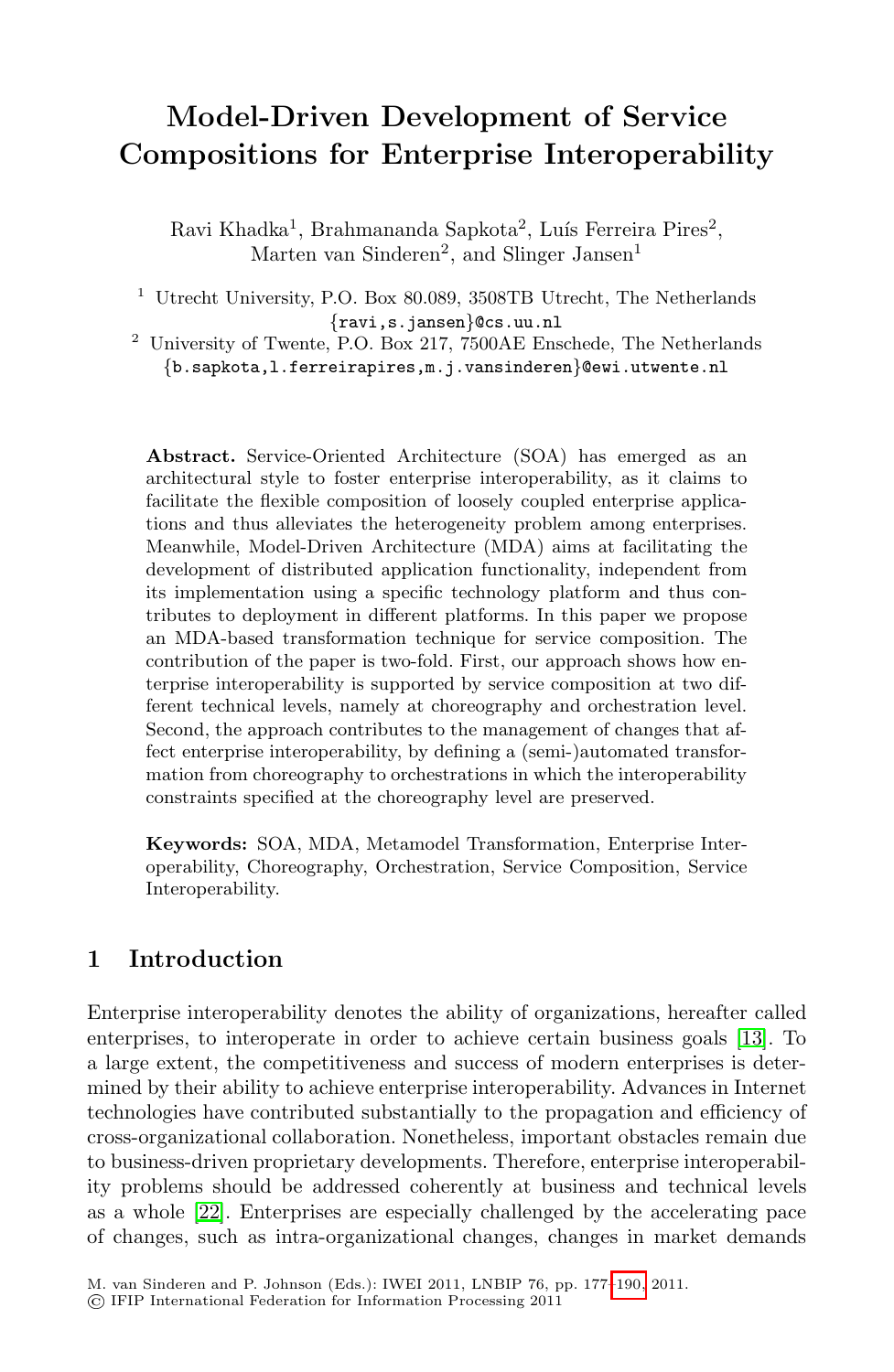and opportunities, and, consequently, changes in partners and ways and intent of collaboration, and the changes in supporting technologies. To manage these changes, automatic support is essential.

Service-Oriented Computing (SOC) is one of the promising technologies to realize the necessary automated support for change management. The underlying concept of SOC is service, which is described in [16] as a self-contained, platform-agonistic computational element that supports rapid, low-cost and easy composition of loosely coupled distributed software applications. A service can be described, published, and discovered by an enterp[rise](#page-13-2) with a focus on reusing external behavior and hiding implementation details. However, in an enterprise collaboration, no singl[e s](#page-13-3)[er](#page-12-0)vice alone may be available that fulfills all collaboration goals. A typical approach to this problem is to identify the basic (noncomposite) services, based on an analysis of the collaboration goals, and then aggregate them into a larger composite service with the appropriate value-added functionality. We call this process of aggregating services "service composition", which not only realizes a required (composite) service, but also accelerates application development through the application of reuse at service level [11].

Service comp[osit](#page-13-3)ions can be considered at different abstraction levels, notably at choreography and orchestration levels [17,2]. A service choreography is a decentralized perspective, which describes the public message exchanges, and thus defines how participating services should interact with each other. At a lower level, it is necessary to define how to realize the responsibilities specified at the choreography level in terms of the concr[ete](#page-13-0) processes. A service orchestration is a centralized coordination of participating services, which defines the message exchanges along with the necessary internal actions, like data transformations and internal function invocations [17]. In an enterprise collaboration, a service choreography specifies requirements in terms of message exchanges to support the collaboration goals, while a service orchestration realizes the required message exchanges in terms of executable processes.

It has been widely recognized that SOC technology and SOA have emerged as evolutionary steps to achieve enterprise interoperability [13]. Enterprises can publish their services to alleviate the heterogeneity problem. The collaboration among these enterprises is realized by composing their individual services through the service composition process. In this phase, we need service interoperability at the technical level to realize enterprise interoperability. In the service composition process we specify the interoperability constraints at service choreography level, which focuses on the message exchanges between the participating services. At a lower level, such as in the service orchestration level, interoperability constraints as specified at the choreography level are preserved. Therefore, an approach is needed to transform a given choreography to one or more orchestration(s). Currently these transformations are mostly performed manually [12], which is a time consuming and error prone. A (semi-)automated transformation from choreography to orchestrations, such that it preserves the interoperability constraints specified at the choreography level and automates the enterprise collaboration process, would represent an improvement. In this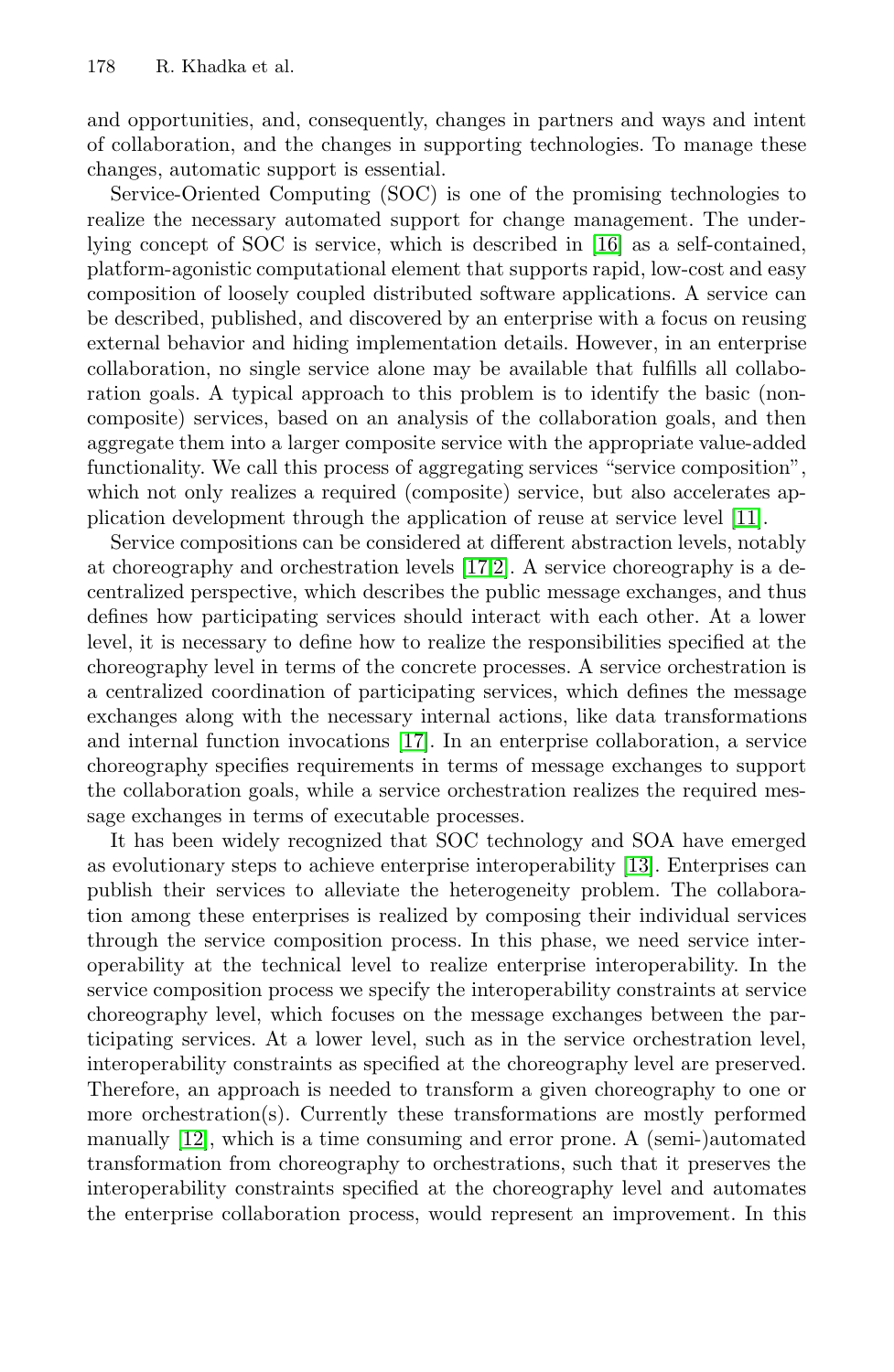paper, we propose an approach [to](#page-2-0) (semi-)automate the transformation from choreography to orchestrations using metamodel transfo[rm](#page-4-0)ation techniques from MDA [15]. We refer to this process as model-driven service composition. In this approach, we define the metamodels for ch[or](#page-8-0)eography and orchestration and mappings betwe[en](#page-10-0) model elements of these metamodels. Our proposed approach of (semi-)automated transformation of choreography into orchestrations improves the productivity of the composition process and correctness of the resulting compositions.

<span id="page-2-0"></span>The rest of the paper proceeds as follows: Section 2 introduces our approach to model-driven service composition for enterprise interoperability. Section 3 describes an example scenario that we used for illustrating the proposed approach. Section 4 discusses how this approach was implemented and Section 5 discusses the evaluation of our approach. Section 6 presents related work and finally Section 7 concludes the paper and gives an outlook of future research directions.

## **2 Approach**

Our approach is to perform service composition by (semi-)automatically transforming the given choreography into one or more orchestration(s) using modeldriven transformation techniques. In this section, we investigate the relationship between choreography and orchestration, and indicate how model-driven transformation can be useful to relate these concepts.

A choreography describes the public message exchanges, interaction rules and agreements in a service composition at a high level of abstraction [17,2]. A choreography is defined from a decentralized perspective, and [sp](#page-12-0)ecifies how the individual services interact with each other. A service choreography does not describe any internal actions of the participating services, like internal computations or data transformations. A choreography captures message exchanges from a global perspective where all the participating services are treated equally, and as such it provides a convenient starting point to define how the participating services must interact to realize enterprise collaboration. At the choreography level, the interactions among each service participating in the c[om](#page-12-1)[p](#page-12-2)osition are described as a global abstract protocol with which all participating services should comply [2].

After the message exchanges between the participating services are defined in a choreography, we need to define how the added-value of the composite service can be achieved in terms of a concrete implementation. We call the process that realizes the b[usin](#page-13-3)[es](#page-12-0)s goal of the enterprise collaboration in terms of executable process an orchestration. There may be one orchestration for each service, or a central authority that coordinates the overall composition process, so called decentralized orchestration and centralized orchestration, respectively [5,4]. In centralized orchestrations, the central authority is called an orchestrator. Orchestrations describe the communication actions and the internal actions, like data transformations or invocations to internal software modules. In an orchestration, execution orders of the interactions and method invocations of the implementations also need to be defined [17,2] in terms of an executable process that contains enough information to enable execution by an orchestration engine.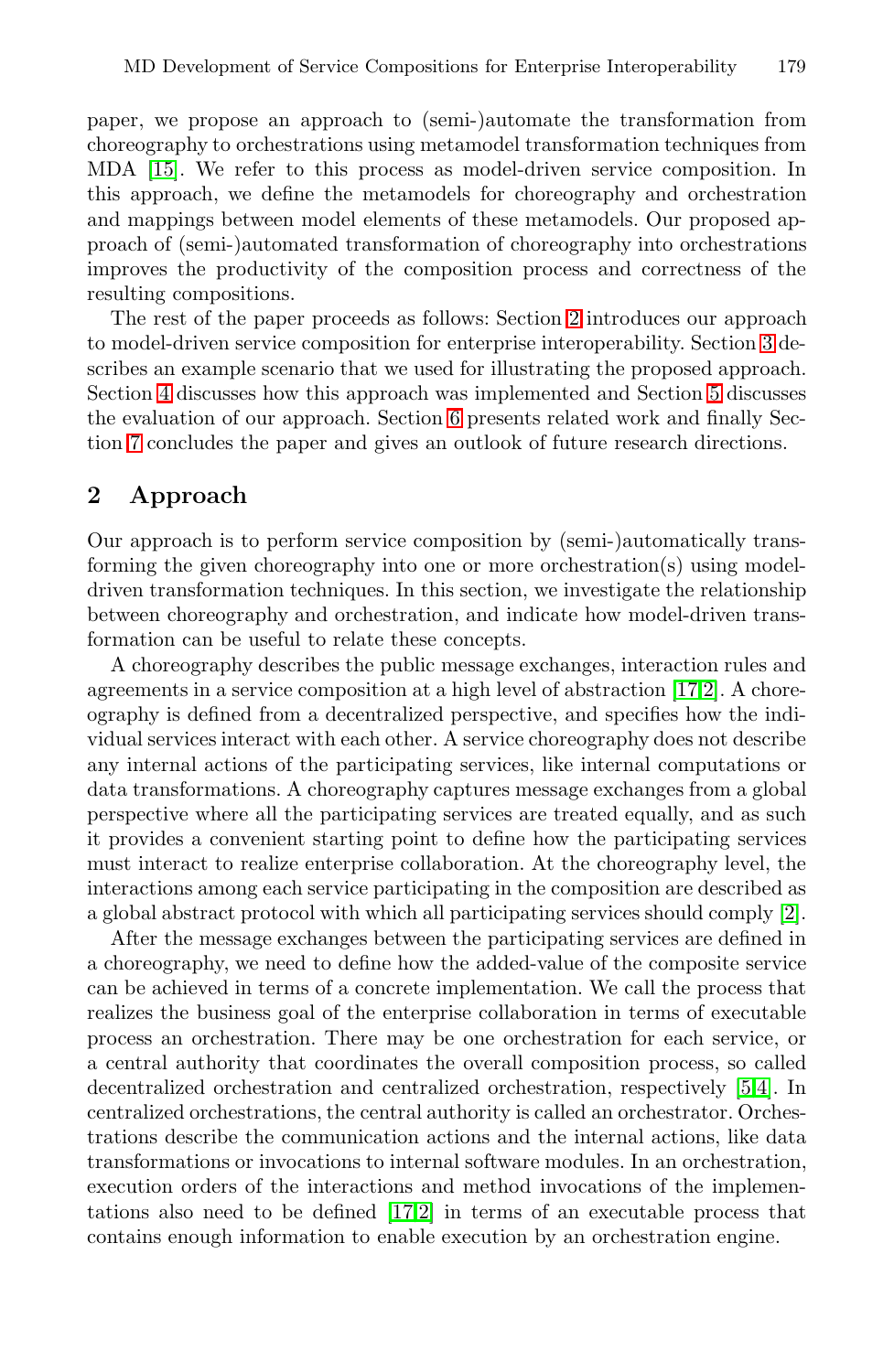

<span id="page-3-0"></span>**Fig. 1.** Transformation from c[ho](#page-3-0)reography to centralized orchestration

A given choreography can be transformed to either a decentralized or a centralized orchestration. In this paper we only consider the transformation from choreography to centralized orchestration because centralized orchestration is widely used in the service composition process. A diagrammatic representation of the transformation from a choreography to a centralized orchestration is presented in Figure 1. In the choreograph level of Figure 1 the message exchanges and interactions rules are [re](#page-3-0)presented by the directed arrows among the services. The overall responsibility of choreography, represented as R, includes message exchange, interactions rules, and the service level constra[int](#page-13-4)s. The transformation from choreography to centralized orchestration is achieved by transferring the overall responsibility of choreography R to the orchestrator and establishing the message exchanges, interactions rules, and the interoperability constraints between the orchestrator and the individual services accordingly. The responsibility R is represented as an executable artifact and is depicted as the flow diagram in the orchestration level of Figure 1.

In our approach we specify service choreographies and orchestrations using Web Service Choreography Description Language (WSCDL or CDL in short) [9]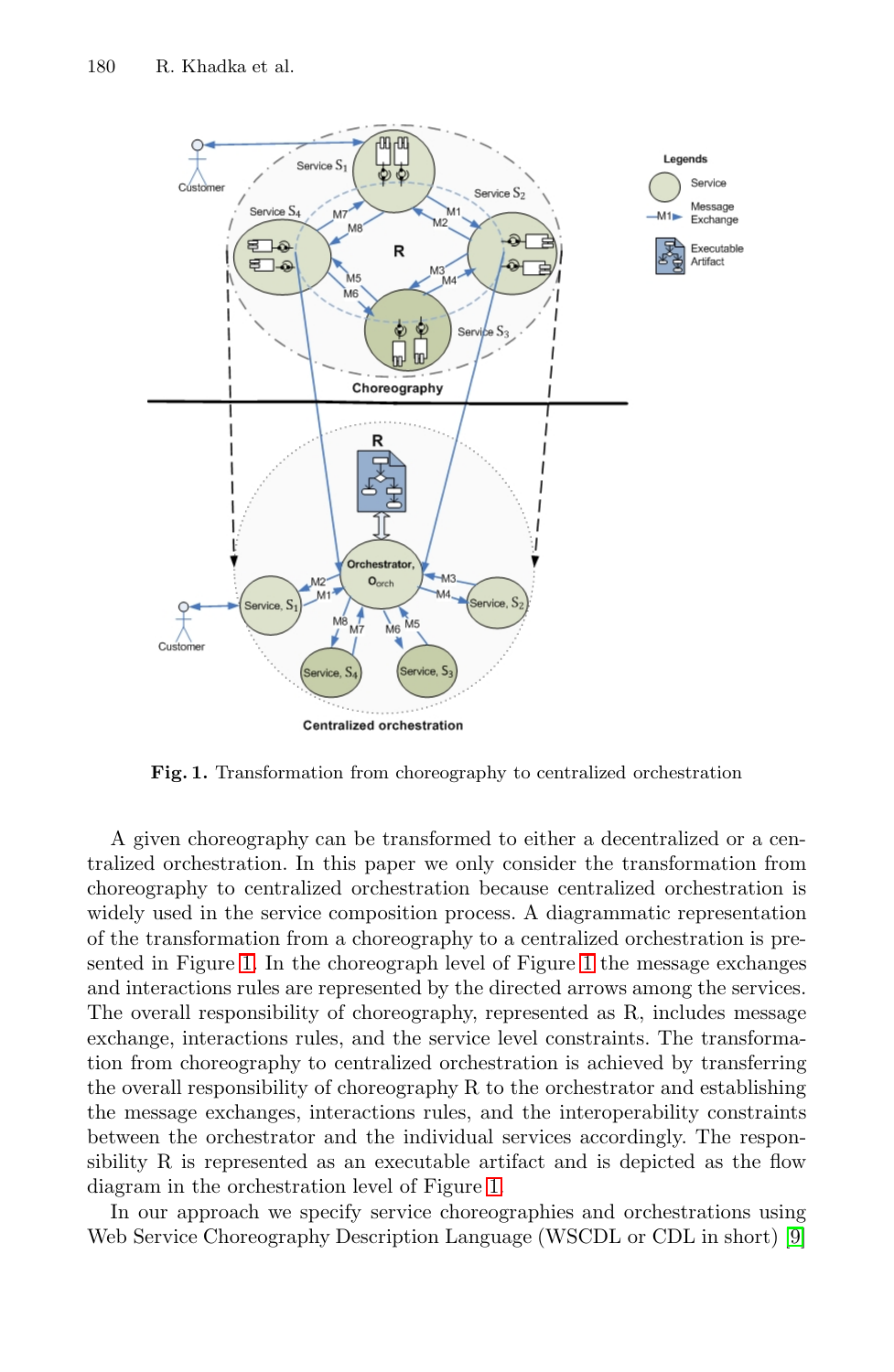

<span id="page-4-1"></span>**Fig. 2.** Model-driven transformation

and Web Service Business Process Execution Language ([WS](#page-13-4)BPEL or BPEL in short) [1], respectively, because of the wide industry acceptance of these languages.

<span id="page-4-0"></span>We apply model-driven transformation to (semi-)automate the transformation [fr](#page-12-3)om a choreography specified in CDL to a centralized orchestration specified in [BP](#page-5-0)EL. The model-driven transformation is diagrammatically presented in Figure 2. In this transformation, we take the CDL metamodel as source metamodel and BPEL metamodel as target metamodel. We used the language syntax of [9] and [1] to develop the metamodels of CDL and BPEL, respectively. We defined the mappings between CDL and BPEL metamodel elements. These mappings are then used to create transformation spe[cific](#page-13-5)ations in Atlas Transformation Language (ATL) [7], and hence executed by ATL transformation engine. The transformation mappings of t[he](#page-6-0) metamodel elements of CDL and BPEL are presented in Table 1.

## **3 Working Example**

The Build-To-Order (BTO) application scenario, adopted from [19] is used as an example to illustrate the usability of our approach. We briefly explain this scenario with the sequence diagram shown in Figure 3. The BTO scenario consists of a customer, a manufacturer, and suppliers for CPUs, main boards and hard disks. We consider all the suppliers to be different enterprises. The manufacturer offers assembled IT hardware equipment to its customers. For this purpose, the manufacturer has implemented a BTO business model. It holds a certain part of the individual hardware components in stock and orders missing components if necessary. In the implemented BTO scenario, the customer sends a quote request with details about the required hardware equipment to the manufacturer.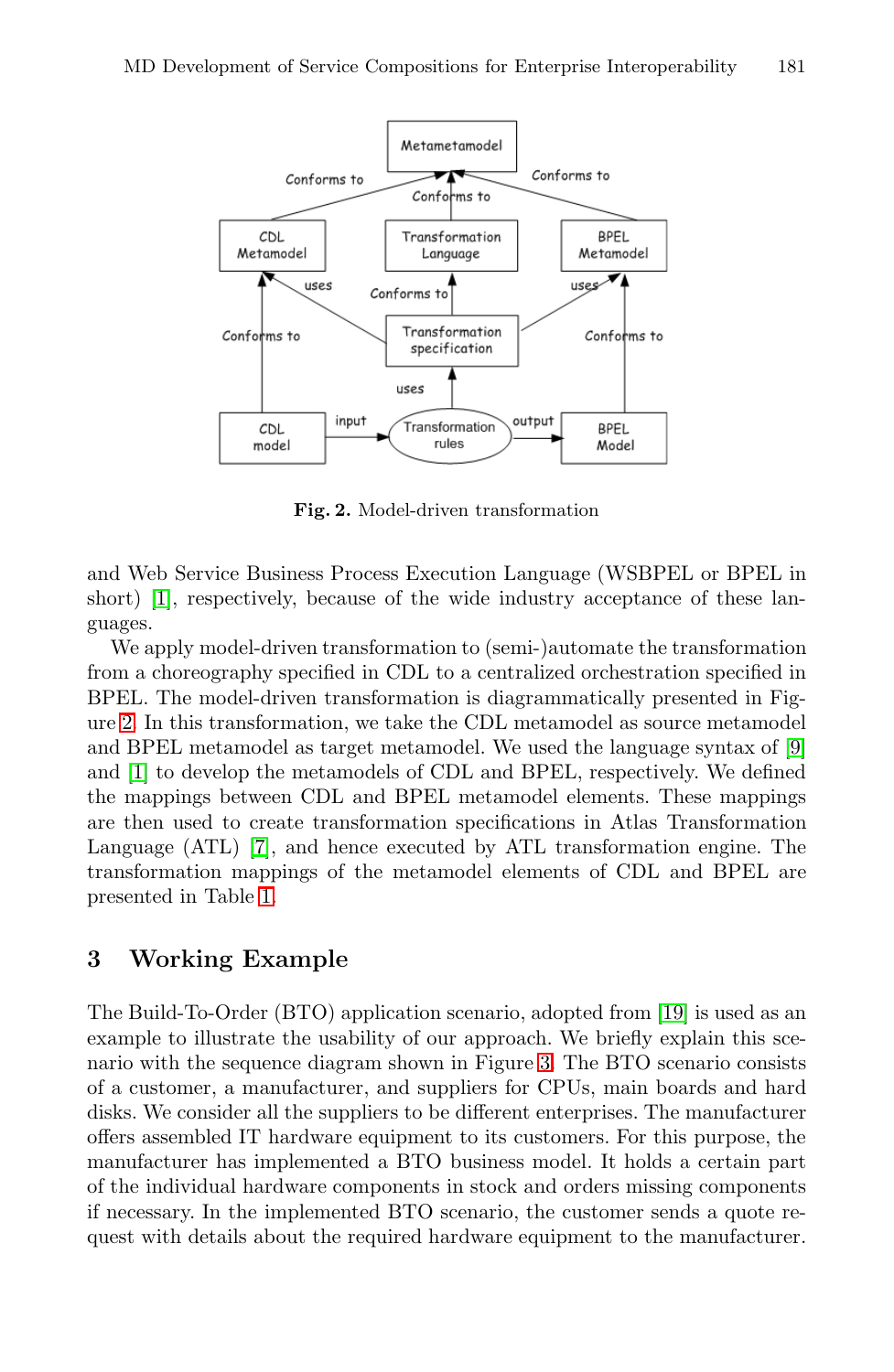| CDL                         | <b>BPEL</b>                      | Remarks                                                         |
|-----------------------------|----------------------------------|-----------------------------------------------------------------|
| roleType                    | process per role                 | bpel:targerNamespace attribute<br>is<br>derived                 |
|                             |                                  | from the <i>cdl:targetNamespace</i> of cdl:package              |
| participantType partnerLink |                                  |                                                                 |
|                             | relationshipType partnerLinkType |                                                                 |
| variable                    | variable                         | bpel:messageType attribute is derived from                      |
|                             |                                  | the cdl:type of related <i>cdl:informationType</i>              |
| channelType                 | correlationSet                   | bpel: properties is derived from cdl:name of                    |
|                             |                                  | cdl:token within cdl:identity                                   |
| sequence                    | sequence                         |                                                                 |
| Parallel                    | flow                             |                                                                 |
| $\overline{\text{Choice}}$  | if-else                          | bpel:condition is manually provided                             |
| workunit                    |                                  |                                                                 |
| $repeat = false$            | if-else                          | bpel:condition is manually provided                             |
| block=false                 |                                  |                                                                 |
| $repeat = true$             | while                            | $\overline{bpel:condition}$ is manually provided                |
| $block = true$              |                                  | no mapping                                                      |
| interaction                 |                                  |                                                                 |
| action=request              | invoke                           | current party is mentioned in call:fromRole                     |
| action=request              | receive                          | current party is mentioned in cdl:toRole                        |
| action=respond reply        |                                  | current party is mentioned in cdl:fromRole                      |
| action= respond receive     |                                  | current party is mentioned in <i>cdl:fromRole</i>               |
|                             |                                  | (synchronous reply)                                             |
| assign                      | assign                           |                                                                 |
| finalize                    | compensationHandler-             |                                                                 |
| noAction                    | empty                            |                                                                 |
| silentAction                |                                  | sequence with nested BPEL designer have to manually specify the |
|                             | empty                            | silentActions                                                   |

<span id="page-5-0"></span>**Table 1.** Transformation mapping from CDL to BPEL

The latter sends a quote response back to the customer. As long as the customer and the manufacturer do not agree on the quote, this process is repeated. If a mutual agreement is reached the customer sends a purchase order to the manufacturer. Depending on its hardware stock, the manufacturer has to order the required hardware components from its suppliers. If the manufacturer needs to obtain hardware components to fulfill the purchase order it sends an appropriate hardware order to the respective supplier. In turn, the supplier sends a hardware order response to the manufacturer. Finally, the manufacturer sends a purchase order response back to the customer.

## **4 Implementation**

Based on the BTO application scenario, we specified the choreography in CDL, and (semi-)automatically generated the BPEL based orchestration specification for the Manufacturer as an orchestrator. The orchestration process is specified in BPEL. To implement our proposed approach, we defined the CDL and BPEL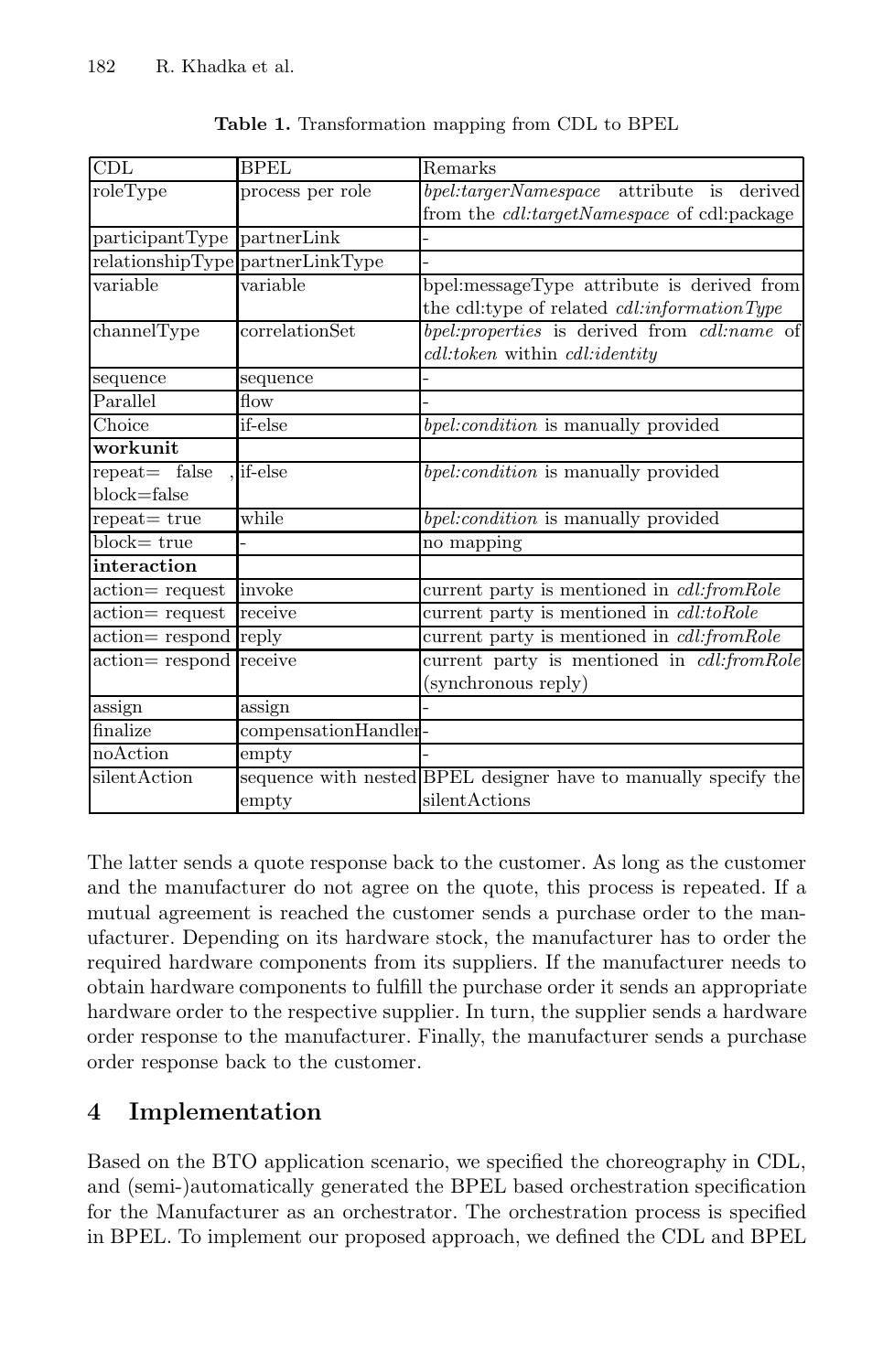

<span id="page-6-0"></span>**Fig. 3.** BTO exam[ple](#page-4-1)

metamodel using Eclipse Modeling Framework (EMF)<sup>1</sup>. EMF is an Eclipsebased modeling framework and has code generation facilities for building tools and other applications based on a structured data model. The transformation specification has been written based on the transformation mapping presented in Table [1](#page-13-6) using ATL<sup>2</sup>, which contains the ATL transformation engine that runs ATL transformation specifications as transformation rules.

Conceptually, the transformation approach presented in Figure 2 represents the model transformation th[at](#page-8-1) takes a CDL model (conforming with the CDL metamodel) and runs the transformation rules in ATL engine to generate a BPEL model (conforming with the BPEL metamodel). However, to execute the ATL transformation rules, an ATL engine expects every model and metamodel (i.e., input/output models and metamodels) to be serialized in XML Metadata Interchange (XMI) format [8], whereas the input/output models (i.e., CDL and BPEL models) in our scenario are in XML format that conforms with the XML schema of CDL and BPEL. Hence, we need a transformation chain that con[tains the transformatio](http://www.eclipse.org/modeling/emf/)ns as indicated in Figure 4. This transformation chain is [discussed as f](http://www.eclipse.org/atl/)ollows:

#### **4.1 CDL Model (XML) to CDL Model (XMI)**

The CDL XML model to CDL XMI model transformation, which is indicated as T1 in Figure 4, is used to transform a CDL model (XML format) to the CDL

<sup>1</sup> http://www.eclipse.org/modeling/emf/

 $2$  http://www.eclipse.org/atl/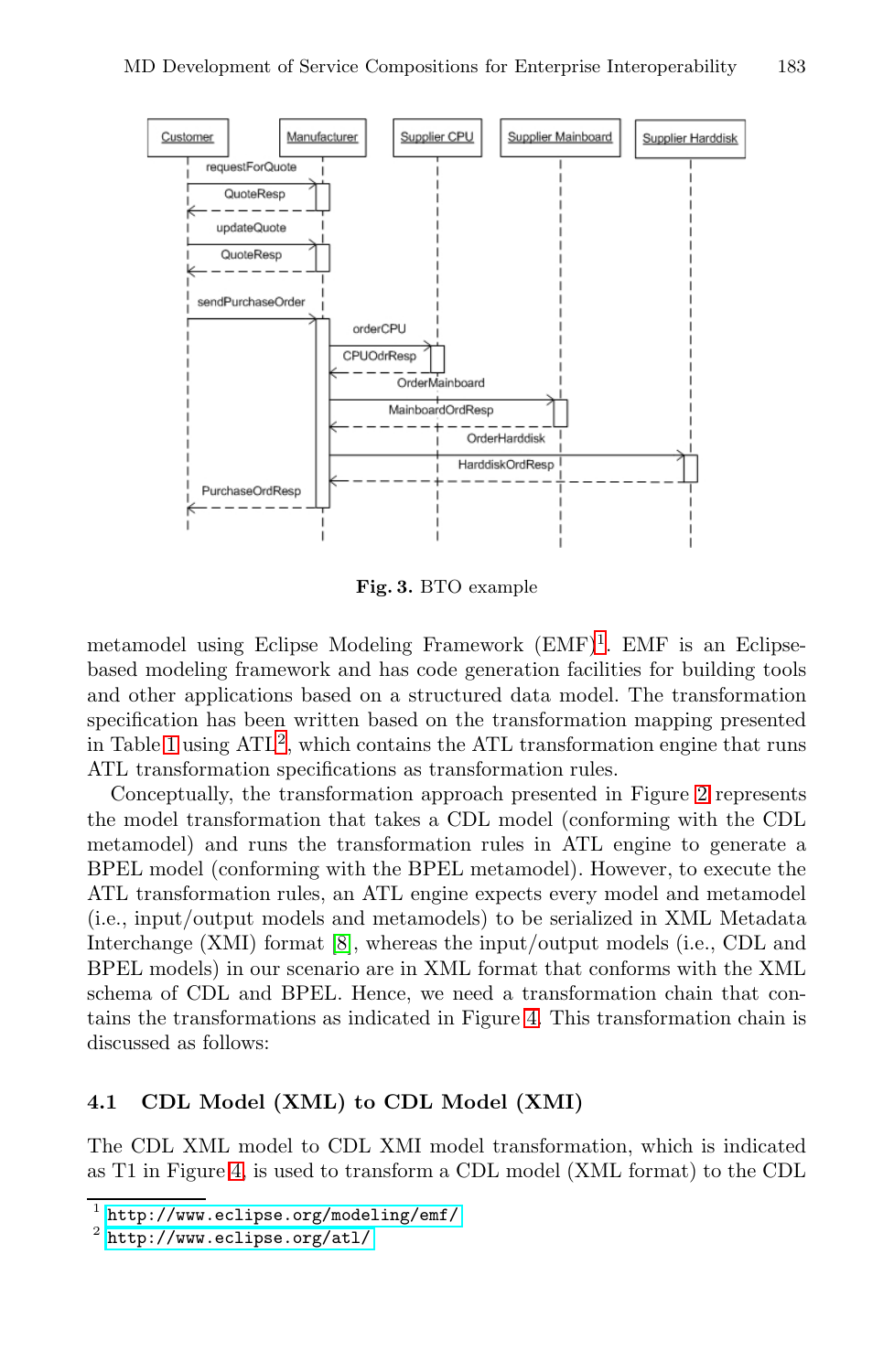model (XMI format) that conforms to CDL metamodel. This XMI model can then be read by the ATL engine to run the transformation specification. We use the eXtensible Stylesheet Language Transformation (XSLT) to implement this transformation, which takes a CDL model in XML and converts it to a CDL model in XMI.

### **4.2 CDL Model (XMI) to BPEL Model (XMI)**

The CDL XMI model to BPEL XMI model transformation, which is indicated as T2 in Figure 4, is the core of our approach and is performed by executing the ATL transformation specification. The ATL engine reads a CDL XMI model as input, executes the transformation rules, and generates a BPEL XMI model as defined in the ATL transformation spec[ifi](#page-7-0)cation.

#### **4.3 BPEL Model (XMI) to [BP](#page-13-7)EL Process (XML)**

After transformation T2 is performed, a BPEL XMI model that conforms to the BPEL metamodel is generated. The BPEL XMI model cannot be executed by orchestration engines, so we perform another transformation, indicated as T3 in Figure 4, which transforms a BPEL XMI model to a BPEL process (in XML). We use AtlanMod MegaModel Management  $(AM3)^3$  for T3 transformatio[n. T](#page-7-1)his transformation performs an XMI-to-XML conversion of a BPEL specification by using the ATL's XML Extraction process [18]. An XML extraction is defined as a transformation from model-driven technical space to another technical space using an XML extractor, which is a tool that implements the extraction process.

Figure 4 shows the transformation chain of our approach which consists of 4 stages.

- 1. We use the  $Pi4soa<sup>4</sup>$  CDL editor to model the choreography specification, which is stored in this tool in the CDL XML format.
- 2. We use XSLT transformation to transform CDL XML specification to the [XM](#page-13-7)I format that conforms to the CDL metamodel.
- 3. We execute the transformation specification as transformation rule in ATL engine that generates a BPEL model. The generated BPEL model is in an XMI serialized format that conforms to the BPEL metamodel.
- <span id="page-7-1"></span><span id="page-7-0"></span>[4. We use A](http://wiki.eclipse.org/AM3)TL to transform from the BPEL XMI model to the BPEL XML [model. This ATL transforma](http://sourceforge.net/apps/trac/pi4soa/wiki)tion takes the BPEL metamodel as source metamodel and the XML metamodel as the target metamodel. We use ATL's XML Extraction process to extract the BPEL proces (in XML) from the BPEL XMI model [18]. In this way, a BPEL process in XML format is obtained as output that can be executed by orchestration engines.

<sup>3</sup> http://wiki.eclipse.org/AM3

<sup>4</sup> http://sourceforge.net/apps/trac/pi4soa/wiki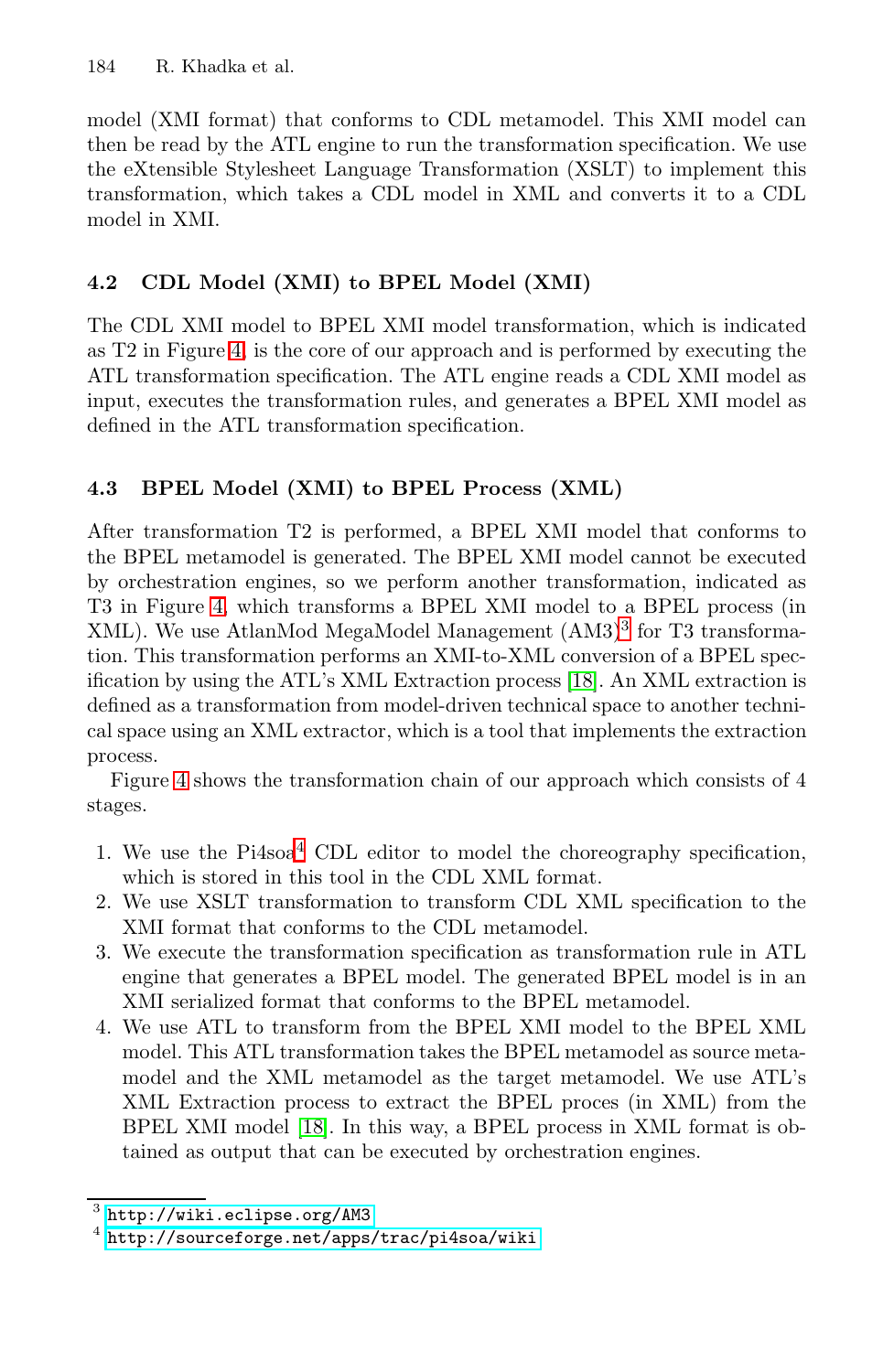

#### MD Development of Service Compositions for Enterprise Interoperability 185

<span id="page-8-1"></span>**Fig. 4.** Transformation Chain

## <span id="page-8-0"></span>**5 Validation and Discussion**

We implemented the example described in Section 3 to determine the feasibility of our model-driven transformation approach. We have modeled the choreography of the B[TO](#page-5-0) example by using the Pi4soa choreography editor. The choreography has a higher abstraction level than the orchestration and choreography does not represent the internal details of the participating services in the collaboration, so we could not generate a complete executable BPEL process with necessary internal details. However, our approach successfully generated the BPEL skeleton for the Manufacturer from the given CDL specification. In our approach, the BPEL designer has to manually provide the missing details, like branching conditions, wherever necessary. This is also shown in the transformation mappings given in Table 1, in which we indicated that the BPEL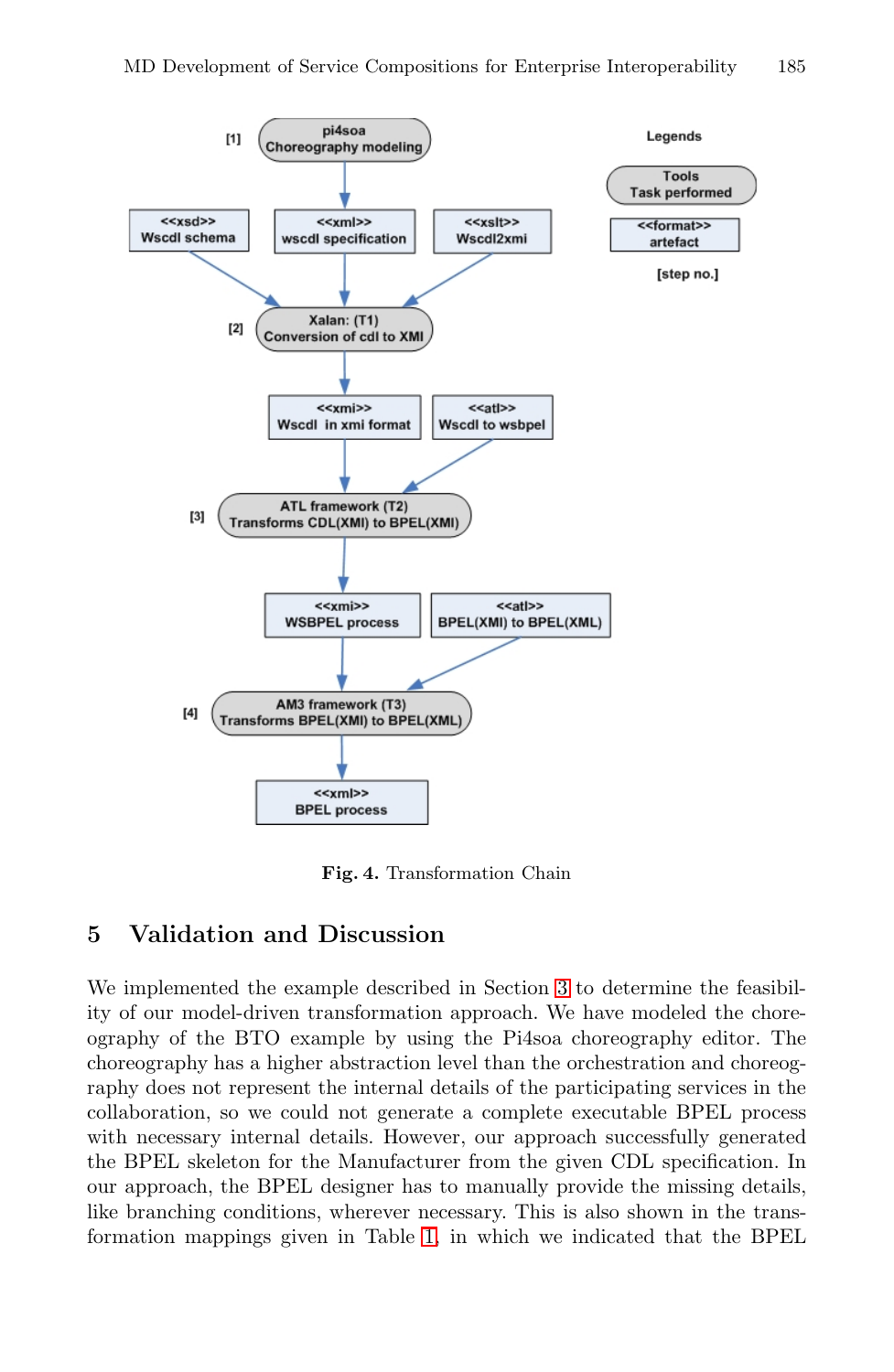designer has to specify conditions manually. For instance, Listing 1 presents a code snippet of the generated BPEL skeleton in which the BPEL designer has to manually add a condition to replace the empty condition *default=0*.

**Listing 1.** Conditional branching

```
\langleflow name =" p a r all el" ><i f name ="Choice CPUnotInStock">
<condition >" d e f a u l t =0"</condition >
     <sequence>
         \langleinvoke operation ="orderCPU" ../ >
     </sequence>
```


**Fig. 5.** BPEL process of Manufacturer

After the necessary conditions were added, we validated the BPEL process against the executable schema of BPEL to ensure syntactical correctness. We later imported the BPEL process in the ActiveBPEL designer to check the behavior of the orchestrator, and tested this behavior for correctness, with successful results.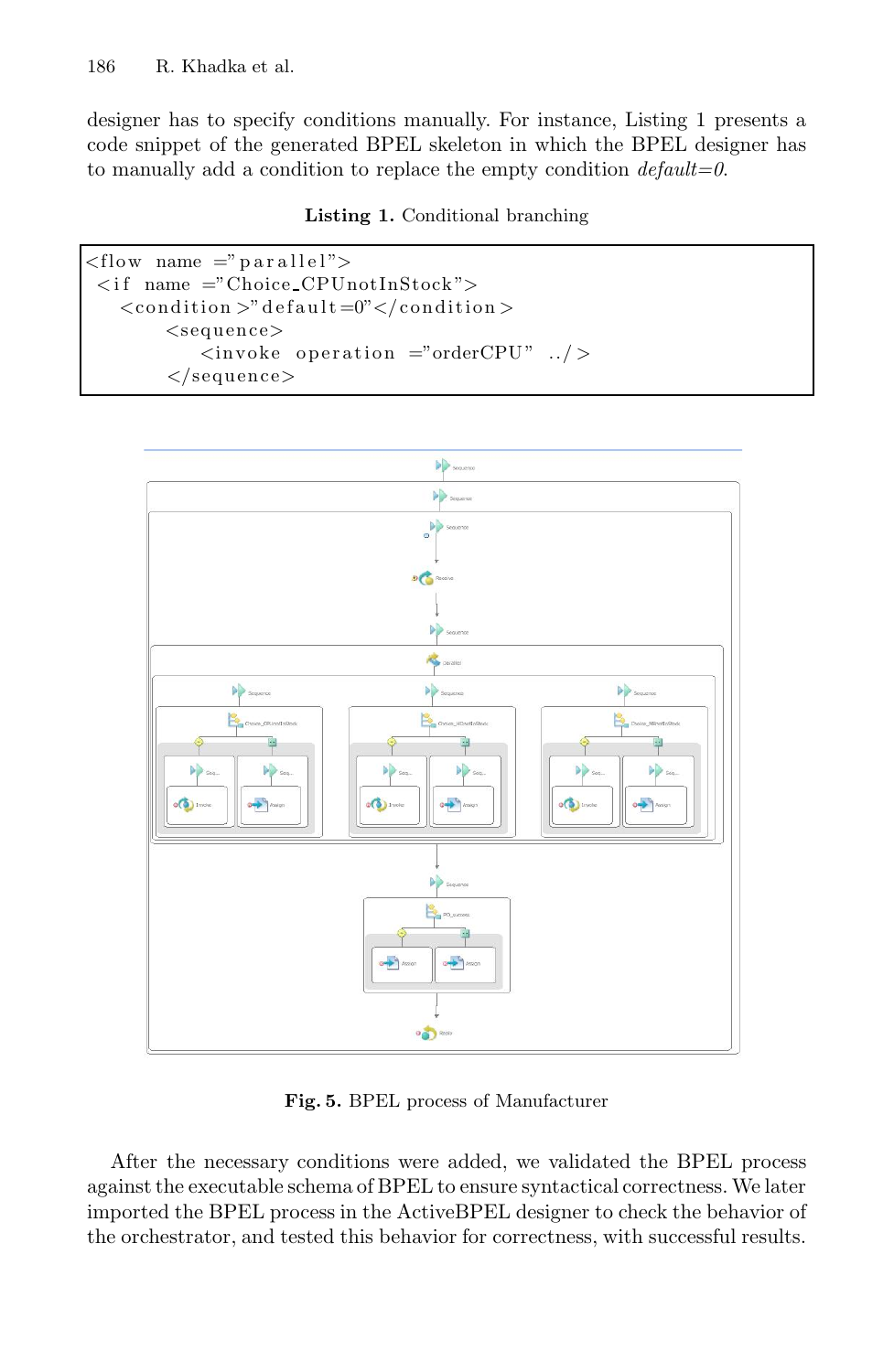<span id="page-10-0"></span>Figure 5 shows the BPEL process of Manufacturer of BTO example in the ActiveBPEL designer.

The proposed approach is also validated for Purchase Order scenario [10] and tested with successful results.

## **6 Related Work**

In this section we discuss existing Model-Driven SOA based approaches for enterprise interoperability as well as choreography to [or](#page-12-4)chestration transformation approaches.

## **6.1 Model-Driven SOA Based Approaches for Enterprise Interoperability**

Recently, model-based initiatives for enterprise interoperability have achieved significant attention in academic research and various interoperability frameworks have been proposed. The IDEAS Interoperability Framework [6] focuses on structuring the interoperability into business, knowledge, semantics, and architecture and platform issues. The ATHENA Interoperability Framework (AIF) [3] is a Model-Driven Interoperability (MDI) framework that has evolved from IDF. The AIF f[ram](#page-12-5)ework focus on the solution approaches for enterprise interoperability and defines different level of interoperations: enterprise/business, process, service, and information/data. The service level interoperability of the AIF framework is concerned with identifying, composing, and executing various services. The Platform-Independent Model for Service-Oriented Architecture (PIM4SOA) metamodel supports the execution and composition of services. PIM4SOA tool facilitates the transformation of PIM4SOA model (e.g., generated from higher level tooling) to a BPEL model. The AIF framework prescribes model-driven interoperability [3] and explicitly provides solution approach (PIM4SOA) for services. The PIM4SOA Eclipse plugin can be used for identifying, composing, and executing the services. However, compared to our approach PIM4SOA lacks the (semi-)automated transformation from choreography to orchestration. Though both the approaches are model-driven, our approach aims to achieve automation in enterprise collaboration and enterprise interoperablity.

#### **6.2 Choreography to Orchestration Transformation**

The work of [14] presents the mapping rules for the derivation of a BPEL process from a CDL specification. These mapping rules inspired the mappings shown in Table 1. In [14], the mappings are implemented in a recursive XSLT script, as a proof-of-concept, to realize the transformation. The transformation is bidirectional, i.e., the XSLT script can generate a BPEL process from a CDL specification, and vice-versa.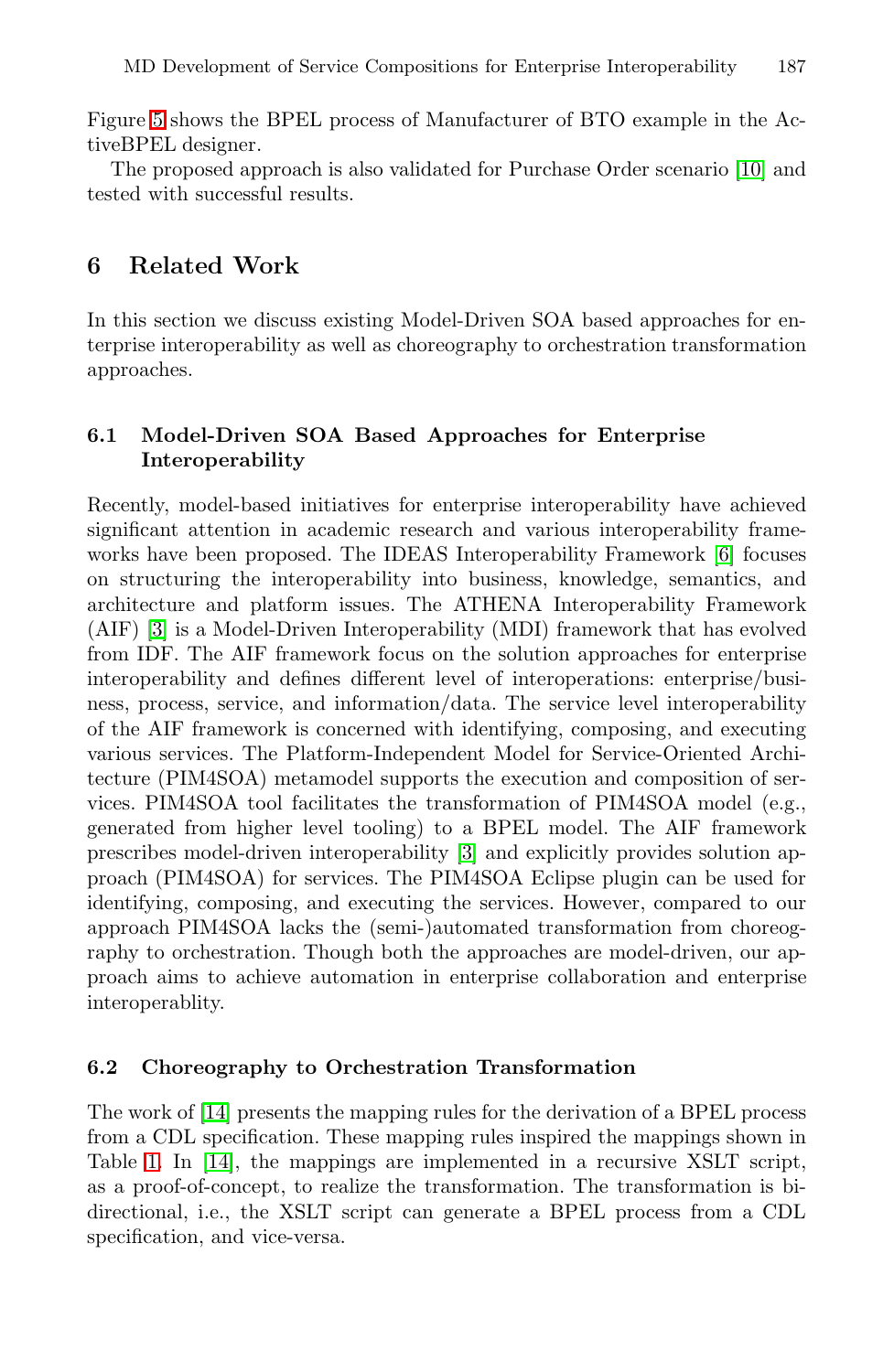In [19], Rosenberg et al. proposed a top-down modeling approach to generate a BPEL process from a given CDL specification. This transformation also considers Service Level Agreements (SLAs), which are defined as annotations to the CDL specification, and are transformed into policies that can be enforced by a BPEL engine during execution. This transformation approach is implemented in Java 1.5 using a simple Swing-based graphical user interface.

Weber et al. [23] present a CDL to BPEL transformation in the context of a virtual organization, which is possibly also applicable to other domains. This transformation introduces the concept of information gap, which is the term used to mention the different levels of detail between a choreography and an orchestration, and indicates that the sum of orchestrations contains more knowledge than the choreography they implement. Given a choreography, their approach generates executable processes and res[pec](#page-13-9)tive WSDL specifications for each role. This transformation is implemented in Java.

In our approach, we use metamodel-based transformations, in which we define the abstract syntax (metamodel) of both the source and target models, and use ATL as transformation language. We follow MDA principles to perform the core transformation (T2) in the transformation chain, which allows us to express the mappings from source model to target model at a higher abstraction level than in case a programming language is used. Our approach falls under the "Transformation Language Support" category as described in [20]. In transformation language support, the transformation uses a language that provides a set of constructs for explicitly expressing, compo[sin](#page-13-9)[g, a](#page-13-10)nd applying transformation. Our approach uses metamodels to express the mapping from source model to target model at a higher level of abstraction when compared with the other approaches. XSLT-based transformations require experience and considerable effort to define and maintain the transformation, whereas transformations written using general-purpose programming language tend to be hard to write, comprehend, and maintain the transformation. Hence, our metamodel-based transformation approach is favorable and is more efficient than other available techniques (i.e., Direct Model Manipulation, Intermediate Representation) [20,21], used in aforementioned related works.

## **7 Conclusion**

In this paper, we presented a model-driven approach to service composition, based on combining concepts from Service-Oriented Architecture (SOA) and Model-Driven Architecture (MDA). The approach aims at facilitating enterprise collaboration by addressing enterprise interoperability problems caused by system heterogeneity and business-technology misalignment in the context of continuous change. The heart of the proposed model-driven service composition is the definition of a (semi-)automatic transformation from service choreography to service orchestrations. The approach has been illustrated with an implementation prototype and validated with a working example. We use service choreography to define service interoperability constraints in terms of message exchanges among collaborating enterprises. In our approach such constraints are preserved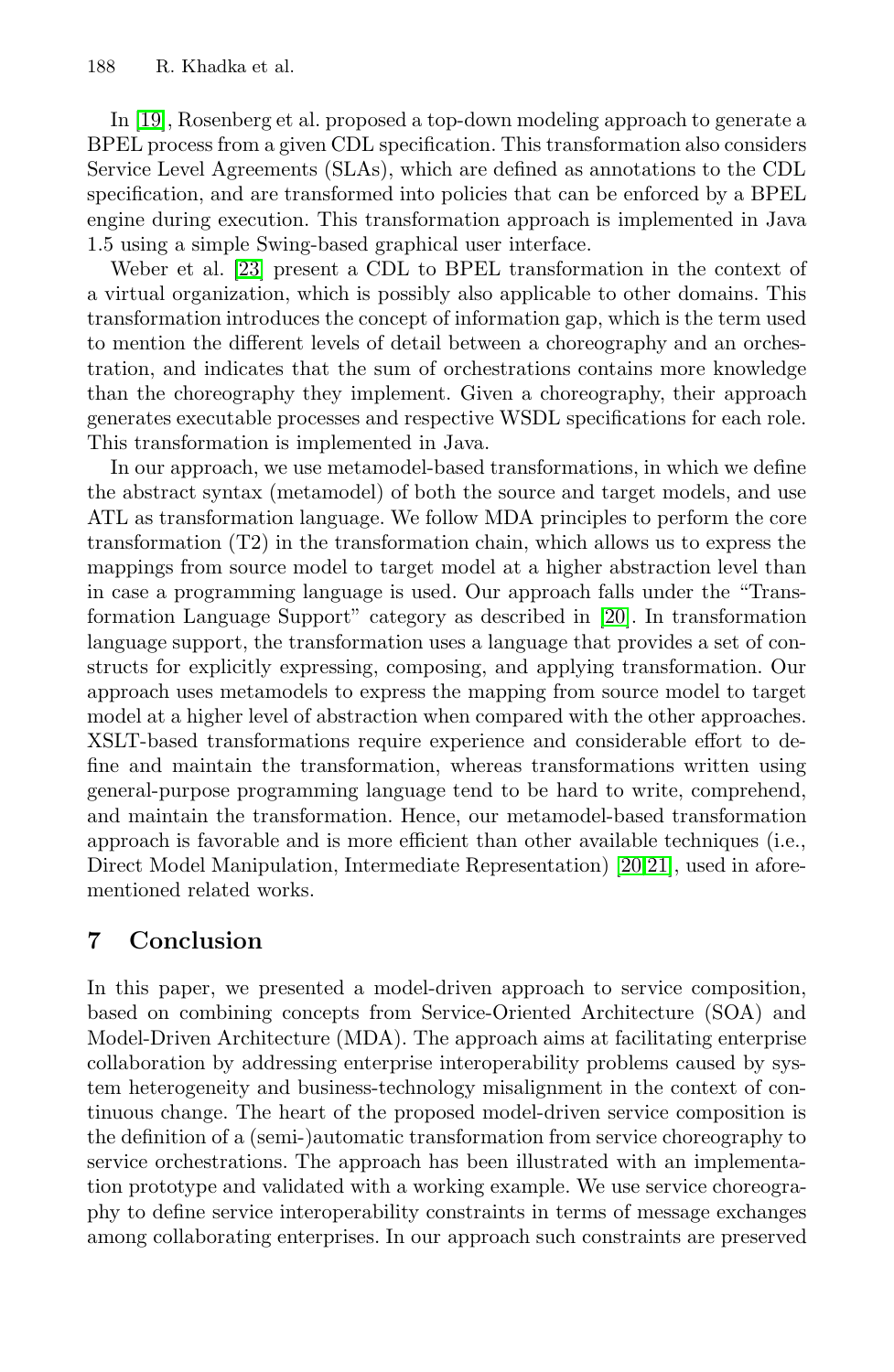in the transformation to service orchestration level. We successfully validated the approach using a Build-To-Order (BTO) application scenario as example, where we represented the generated service orchestration as a BPEL process and tested the behavior of the BPEL process for correctness. We achieved the two objectives of our research, namely supporting enterprise interoperability by service composition at choreography and orchestration level and guaranteeing consistency between these levels by defining an (semi-)automated transformation from choreography to orchestrations. Our transformation represents an improvement over [th](#page-13-5)e currently existing manual transformations. In particular, our transformation automatically preserves the i[nt](#page-8-1)eroperability constraints when going from choreograp[hy](#page-13-7) to orchestration level.

As future work we can still improve our approach in several ways. For instance, automatic generation of WSDL specification for each participant from the choreography description can ease the deployment and testing of the behavior of the generated BPEL process. We can further contribute to enterprise interoperability by including SLAs in the choreography description and transforming them to BPEL policies [19]. Additionally, transformation T1 of our approach, which is currently an XSLT-based transformation (see Figure 4), can also be performed using ATL by XML injection [18] so our approach is solely based on metamodel [transformations.](http://docs.oasis-open.org/wsbpel/2.0/OS/wsbpel-v2.0-OS.html)

## <span id="page-12-5"></span><span id="page-12-0"></span>**References**

- 1. Alves, A., Arkin, A., Askary, S., Barreto, C., Bloch, B., Curbera, F., Ford, M., Goland, Y., Guizar, A., Kartha, N., Liu, K.C., Khalaf, R., Konig, D., Marin, M., Mehta, V., Thatte, S., Van der Rijn, D., Yendluri, P., Yiu, A.: Web Services Business Process Execution Language Version 2.0. OASIS, pp. 1–126 (2007), http://docs.oasis-open.org/wsbpel/2.0/OS/wsbpel-v2.0-OS.html
- <span id="page-12-2"></span><span id="page-12-1"></span>2. Barros, A., Dumas, M., Oaks, P.: Standards for web service choreography and orchestration: Status and perspectives. In: Bussler, C.J., Haller, A. (eds.) BPM 2005. LNCS, vol. 3812, pp. 61–74. Springer, Heidelberg (2006)
- <span id="page-12-4"></span>3. Berre, A., Elvesæter, B., Figay, N., Guglielmina, C., Johnsen, S., Karlsen, D., Knothe, T., Lippe, S.: The ATHENA Interoperability Framework. In: 3rd International Conference on Interoperability for Enterprise Software and Applications (I-ESA 2007), pp. 771–782. Springer, Madeira (2007) ISBN 9781846288579
- <span id="page-12-3"></span>4. Binder, W., Constantinescu, I., Faltings, B.: Decentralized orchestration of composite web services. In: Proccedings of the International Conference on Web Services, ICWS 2006, pp. 869–876. IEEE Computer Society, Los Alamitos (2006)
- 5. Chafle, G., Chandra, S., Mann, V., Nanda, M.: Decentralized orchestration of composite web services. In: Proceedings of the 13th International World Wide Web Conference on Alternate Track Papers & Posters, pp. 134–143. ACM, New York (2004)
- 6. IDEAS: A Gap Analysis Required Activities in Research, Technology and Standardisation to close the RTS Gap - Roadmaps and Recommendations on RTS activities, IDEAS, Deliverable D.3.4, D 3.5, D 3.6 (2001)
- 7. Jouault, F., Allilaire, F., B´ezivin, J., Kurtev, I.: ATL: A model transformation tool. Science of Computer Programming 72(1-2), 31–39 (2008)